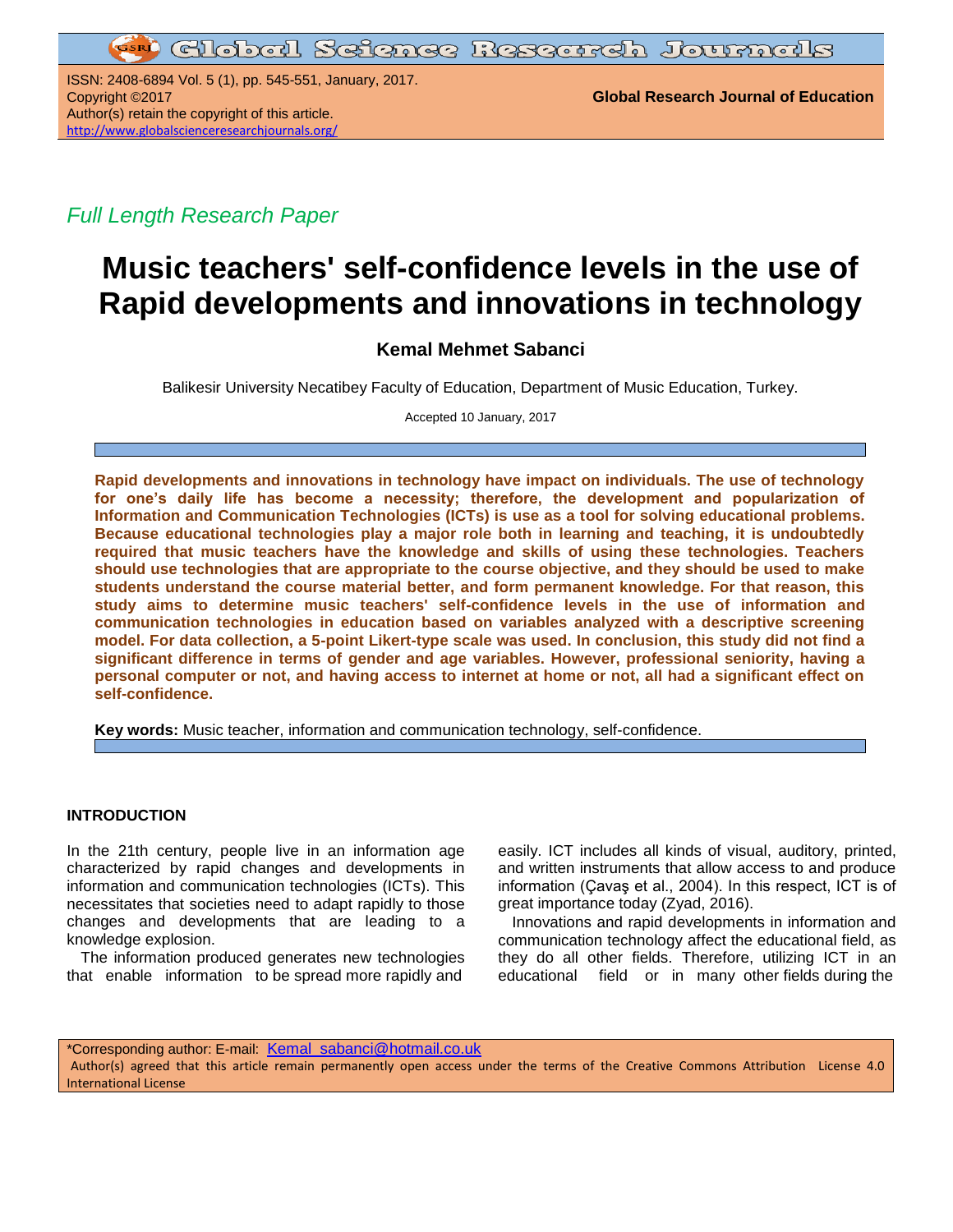learning-teaching process has demanded significant innovation, and music and music education is among those fields. Recent developments in music technology have offered new opportunities for teachers and students. For instance, using software programs in music lessons provides new methods and makes important contributions to students in individual and group activities through helping them improve their skills in composing and creativity (Robyler and Edwards, 2000).

The dissemination and application of educational innovations largely depend on teachers' adoption of these innovations. Therefore, ICT not only helps students a more rapid and easy access to information throughout their education, but also provides them with richer learning environments (Sirkemaa, 2001).

In this respect, ICT's contributions to the education is an undeniable fact (Uşun, 2000), and the relationship between education and technology is in a continuous state of change and development (Watson, 2001). Therefore, it can be possible for individuals to make information transfer, to access information and to evaluate information in a more rapid and easy way (Mooij, 2007). Bulman and Fairlie (2015) placed an emphasis on ICT for the improvement of the education system.

Today, individuals' need for ICT have gained more importance than ever. One of the duties of education is to raise individuals who can use technology productively (Christanse, 2002). In this respect, teachers have enhanced duties: they should have relevant knowledge, skills, and qualifications for the use of ICT (Christanse, 2002).

In addition, it has been stated that having qualifications for use of ICT is not always considered only as an advantage, but that it is regarded as a significant loss if teachers do not have these qualifications (Roussos, 2007). Undoubtedly, to achieve efficient use of ICT in schools, teachers must first be educated in ICT (Aslan and Zhu, 2015). Because teachers have necessary technical competences in this issue and know how to use these technologies, it is important for teachers to see that students use ICT for educational purposes in a productive way. Erdoğdu and Erdoğdu (2015) reported that teachers' use of ICT in education enabled students to be more successful and made positive contributions to their learning.

Giving weight to the ICT investments is important for improving the quality of education. A study indicated that many countries worldwide have made investments for ICT to improve, develop, and update education that is provided to their younger generations. In addition, it has been emphasized that developed countries such as Canada, England, and the United States gave computer to students in a ratio of one for every 10 students (Hepp et al., 2004). Thus, many countries make an investment that shows they regard ICT an important tool for

education. Another study showed that, especially in primary and secondary school levels, state-sponsored configurations have been made since 1980s for the effective use of ICT in educational institutions (Visscher et al., 2003).

Checchi et al. (2015) suggested that ICT courses should be included in the curriculum, and ICT should be integrated into the education programs. Even though investments in ICT have been made in Turkey, teachers cannot integrate ICT into educational environments, cannot use the technology for the purpose of increasing learning, and do not feel ready to make progress in these directions (Brush et al., 2003; Prestridge, 2007).

Studies have also emphasized that inadequate preservice education received by teachers is the primary reason hampering teachers' ICT use. These results are important because they are clear signs that teachers cannot use technology effectively in educational environments (Acuner and İpek, 2011). A study emphasized the importance of training teachers in other for them to have the ability to use ICT (Gill et al., 2014).

In addition to the presence of information and communication technologies in schools, teachers' selfconfidence in ICT, as well as their knowledge, skills, and competencies, is important for integrating ICT into teaching environments (Papanastasiou and Angeli, 2008). Ertner's 2005 study emphasized the importance of internal factors such as attitude and self-confidence, as well as external factors such as the school climate and support in the integration of ICT into educational environments (Ertmer, 2005).

Analysis of studies in the literature has revealed that the importance of appropriate knowledge, skills, and competence for the effective use of ICT is under discussion (Ertmer, 2005). The recent study of Kılıç (2015) indicated that teachers use technology in their classes more as their self-confidence regarding the use of ICT increases, and that this understanding helps them to improve their self-confidence. Roussos (2007) found that when teachers do not have knowledge, skill, and experience regarding ICT use, their self-confidence levels and, at the same time, their ICT use rates decrease.

Studies conducted on ICT have emphasized that both gender (Keser et al., 2015; Sezer, 2015), and experience (Kazu and Erten, 2014) are important factors for the development of self-confidence. Shashaani and Khalili (2001) reported that the rate of ICT use increases as selfconfidence levels increase. Therefore, those persons having higher self-confidence regarding the use of ICT make more effort to learn, whereas those with low selfconfidence have more resistance to ICT use (Scherer, 2015).

It has been seen that determining teachers' selfconfidence levels regarding the use of ICT during the educational process is an important matter in terms of providing the effective use of the ICT in the learning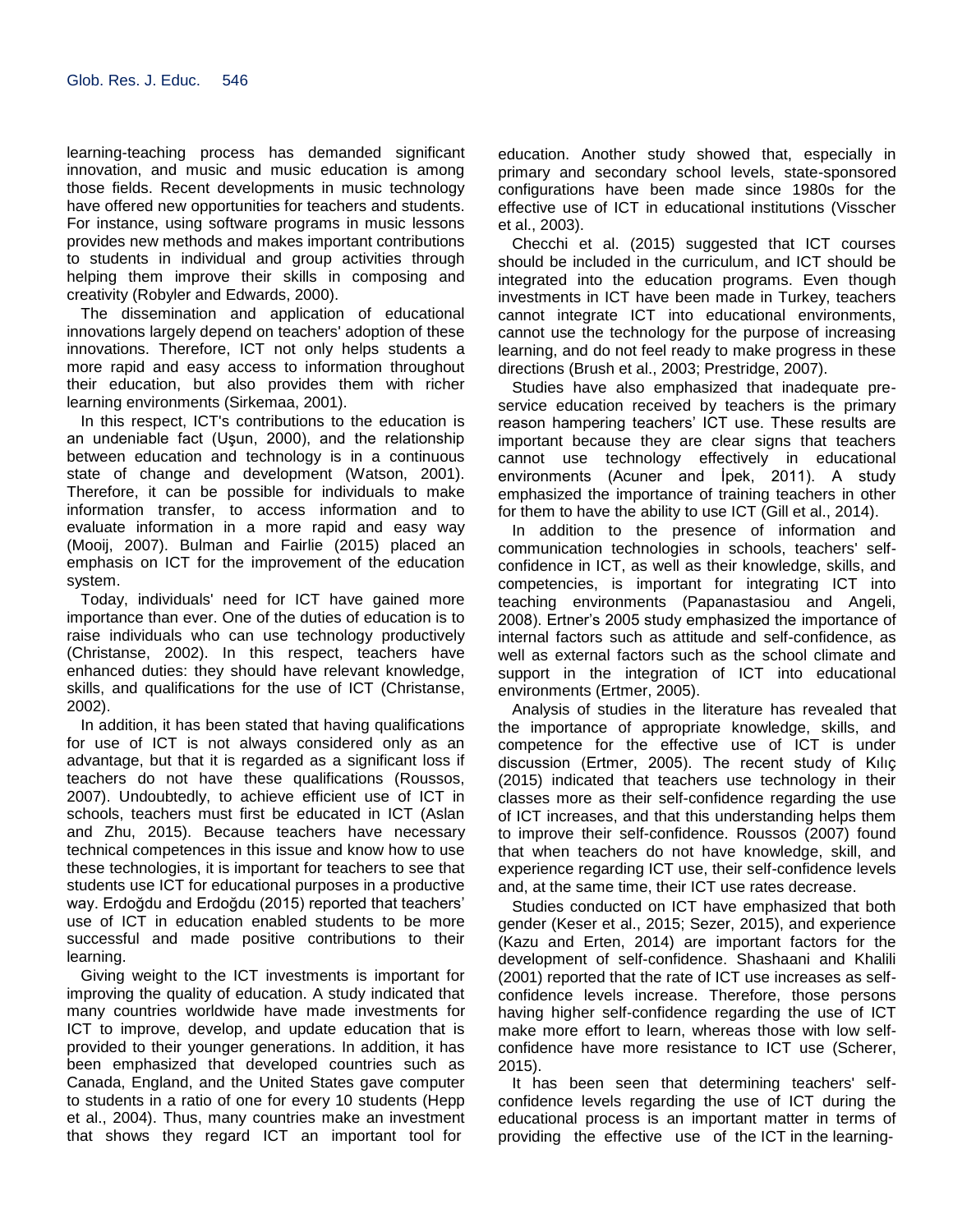teaching process. Moreover, the present study is important because it acts as a pioneer for further studies about similar issues. Although there are limited studies determining teachers' self-confidence levels regarding ICT use, no studies have been conducted that actually evaluate music teachers' self-confidence levels regarding ICT use.

Thus, determining the variables that affect the selfconfidence level will contribute to reveal the relevant measures that can be considered in the integration process for these variables. The present study will show that music teachers' higher self-confidence levels regarding the use of ICT will be beneficial for the field in terms of that teachers' ability to improve their skills, follow current issues, and, in their professional life, improve their students' abilities. In this regard, the present study aims to examine music teachers' self-confidence levels regarding using information and communication technologies in education in terms of clearly stated variables. This study, with this basic aim, sought answers the following research questions:

Do music teachers' self-confidence levels regarding using ICT

- 1. Differ by gender?
- 2. Differ by possession of a personal computer?
- 3. Differ by having had internet access at home?
- 4. Differ by age?
- 5. Differ by a teacher's professional seniority?
- 6. Differ by computer usage hours?

#### **METHODOLOGY**

#### **Type of the study**

In accordance with the purpose of this study, descriptive scan model was used. Most of the studies conducted within the scope of quantitative research approaches about educational sciences generally used descriptive scanning model (Cohen et al., 2013).

#### **Participants**

The study group comprised 278 (146 females and 132 males) music teachers working in different regions of Turkey. The participants were specified using an easily accessible case sampling method, one of the non-random sampling methods. This easily accessible case sampling method provides speed and practicality for researchers because in using this method, researchers prefer a case that is nearby geographically and easily accessible (Yıldırım and Şimşek, 2008). The teacher-participant sample included 97 teachers (35%) from the Aegean region, 89 (32%) from the Marmara region, and 92 teachers (33%) from other regions of Turkey.

#### **Instruments**

This study used a personal information form, and a scale developed

to determine self-confidence about the use of information and communication technologies in education.

#### *Personal information form*

The personal information form comprised two parts. In the first part, there were questions about personal characteristics such as gender, age and professional seniority. The second part was about computer experience, and consisted of questions regarding internet access at home, whether the participant had a personal computer, and their hours of computer usage.

The self-confidence scale for the use of information and communication technologies in education is a 5-point Likert-type scale developed by Papanastasiou and Angeli (2008), and adapted for Turkish use by Tezci (2010) to determine self-confidence regarding the use of information and communication technologies. This scale was reviewed by three language experts working in the English language teaching field. Tezci (2010) adjusted this scale by adding three new items. The final version of the scale comprised 11 items. Participants' answers indicated their agreement levels: 1=Strongly disagree, 2=Disagree, 3=Neither Agree nor Disagree, 4= Agree, 5=Strongly Agree.

For validity and reliability analysis, Tezci (2010) administered the scale to 272 primary school teachers (class and branch teachers) working in the Balıkesir Province. After Tezci (2010) administered the scale, Kaiser-Meyer-Olkin (KMO) and Bartlett's test values were examined for the suitability of data for analysis. This examination found the KMO value and the Bartlett test value to be significant at the level of 0.928 and 0.000, respectively.

This study determined that results were sufficient for performing a principal components analysis of the results. That analysis revealed that all items of the scale gathered under one factor and found that the total explained variance of eleven items was 62.249%. For correlations between items, the lowest value was between items 11 and 10 (0.259), and the highest value was between items 7 and 8 (0.785). The Cronbach's Alpha reliability coefficient of this scale was 0.921. Therefore, both opinions of the experts and data obtained from the pre-application of the study confirmed that the scale is appropriate for collecting data in terms of validity and reliability. In this sense, this study found the reliability of the scale to be 0.88.

#### **Data analysis**

In comparisons between two variables, this study used the unrelated (independent) samples t-test, when variables were homogeneous, and the Mann-Whitney U test, when variables were not homogeneous, to determine whether there were self-confidence differences between music teachers' opinions in terms of gender, personal computer, and internet access at home. For unrelated samples, in comparisons over more than two variables such as age, professional seniority, hours of computer usage, this study used the one-way variance analysis (ANOVA) when variables were homogenous, and the Kruskal-Wallis H test was used for variables that were not homogeneous. Cohen's d coefficient was calculated to determine the effect size of the difference where differences were found.

## **RESULTS AND FINDINGS**

The independent groups t-test analysis was performed because variables in this study were homogeneous in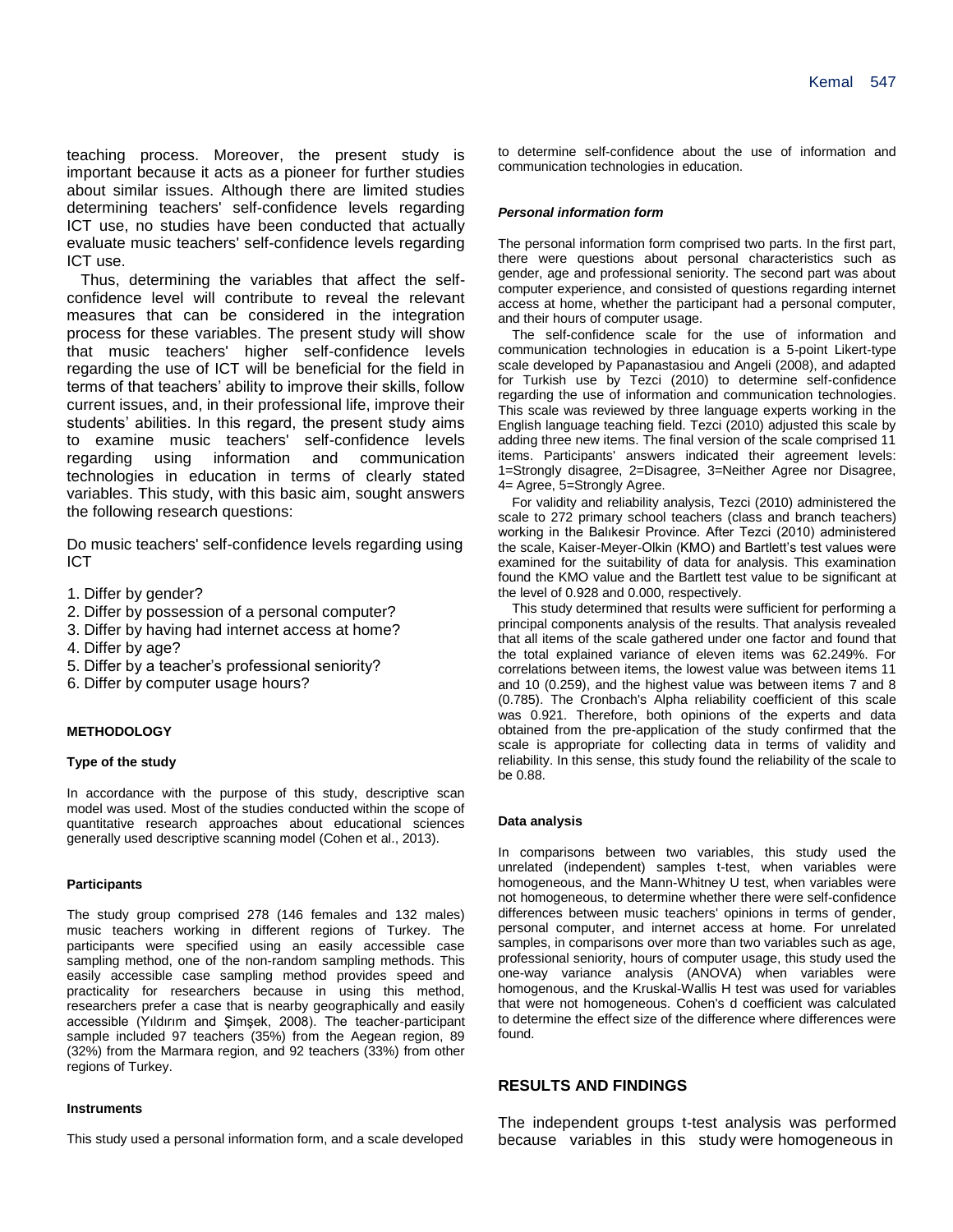| Independent variable    | Group     | N         | X            | <b>SD</b>    | t        | sd    | p       | Cohen's d |  |
|-------------------------|-----------|-----------|--------------|--------------|----------|-------|---------|-----------|--|
| Gender                  | Female    | 146       | 2.68         | 0.46         | $-1.469$ | 0.276 | 0.469   | ۰.        |  |
|                         | Male      | 132       | 2.73         | 0.42         |          |       |         |           |  |
| Personal computer       | Yes<br>No | 210<br>68 | 2.78<br>2.32 | 0.43<br>0.52 | 7.864    | 0.276 | $0.00*$ | 0.724     |  |
| Internet access at home | Yes<br>No | 194<br>84 | 2.78<br>2.41 | 0.41<br>0.43 | 6.502    | 0.276 | $0.00*$ | 0.611     |  |

**Table 1.** t-test analysis results.

terms of music teachers' gender, having a personal computer, and having had internet access at home. This study used Cohen's d in the analysis to calculate the effect size of difference. Analysis results obtained regarding the specified variables are shown in Table 1.

Table 1 shows that there was no statistically significant difference between music teachers' self-confidence levels regarding the use of ICT by gender (t =-1.469, *p>.05*). In other words, self-confidence levels of female teachers

 $(X = 2.68)$  and male teachers  $(X = 2.73)$  were close. Analysis of music teachers' self-confidence levels regarding the use of ICT according to the status of having a personal computer did not find a statistically significant difference (t=7.864, *p<.05*). Gil-Flores et al. (2017) found no significant difference between teachers' levels of selfconfidence in the use of ICT and their genders. This finding supports the results of the present study.

Teachers having a personal computer ( $X = 2.78$ ) had more self-confidence than those who did not have a

personal computer ( $X = 2.32$ ). When music teachers' self-confidence levels regarding the use of ICT were examined according to the status of having Internet access at home, it was found no statistically significant difference (t=6.502, *p<.05*). A previous study supports this finding (Huang et al., 2016).

This study found that self-confidence levels of participants having Internet access at home ( $X = 2.78$ ) were greater than those who did not have internet access  $(X = 2.41)$ . In addition, this study showed that the effect size between means in terms of having a personal computer and having Internet access at home was moderate and higher. These results revealed the importance of considering the effect of having a personal computer and Internet access at home on selfconfidence. Erdoğdu and Erdoğdu (2015) stated that those who had internet access in their homes had higher level of self-confidence. This finding is parallel to the results of the present study.

This study also compared music teachers' self-

confidence levels in terms of age, professional seniority, and hours of computer use. To determine whether there was a statistically significant difference between variables, this study used the one-way variance analysis (ANOVA) for data analysis, when variables were homogeneous. Moreover, when a significant difference was found through data analysis, to determine between which groups this difference existed, this study performed a Tukey analysis and examined the effect size. Analysis results obtained regarding the specified variables are shown in Table 2.

As it is seen in Table 2, this study revealed that music teachers' professional seniority (F(3,274)=14.221, *p<.05*) and their hours of computer use (F(3,274)=162.164, *p<.05*) had a statistically significant effect on selfconfidence. These findings showed that the effect size of the difference between means in terms of teachers' professional seniority was at medium level, whereas the effect size of the difference between means, in terms of the hours of computer use variable, was found to be very high.

Akgül et al. (2015) emphasized that teachers' levels of self-confidence in the use of ICT were higher than those of teachers who had lower levels of professional seniority. Another study showed that individuals' increased hours of computer use resulted in their positive attitudes towards computers and allowed them to more self-confident (Mumcu and Dönmez, 2014).

In addition, this study showed that music teachers' age (F(3,274)=.548, *p>.05*) had no statistically significant effect on their self-confidence levels.

## **DISCUSSION AND CONCLUSION**

The present study shows that music teachers' selfconfidence levels did not have a statistically significant difference in terms of the gender variable, that is, that gender has no effect on self-confidence. Because the rate of teachers' use of ICT has gradually increased, it is suggested that any difference related to gender has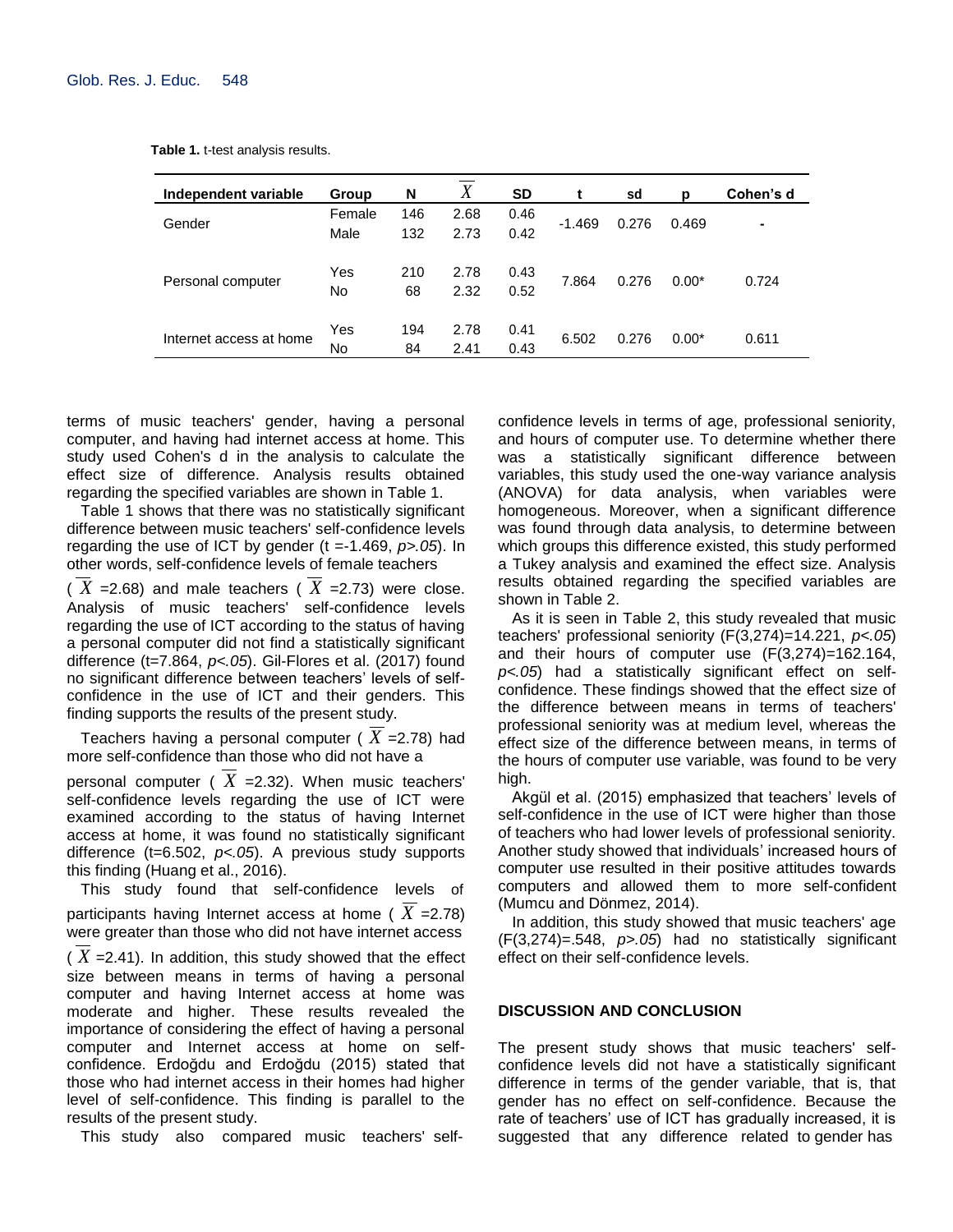| Variable                | <b>Groups</b>        | N   | $\boldsymbol{X}$ | <b>SD</b> | Mean of squares (S)      | F                        | р                        | Cohen's d      | <b>Tukey</b>    |
|-------------------------|----------------------|-----|------------------|-----------|--------------------------|--------------------------|--------------------------|----------------|-----------------|
| Age                     | a) 20-29             | 126 | 2.78             | 0.51      | 0.124                    | 0.548                    | $0.612**$                |                |                 |
|                         | $b)$ 30-39           | 82  | 2.66             | 0.58      | 0.246                    | ٠                        | $\overline{\phantom{a}}$ |                |                 |
|                         | a) 40-49             | 24  | 2.58             | 0.38      | $\overline{\phantom{a}}$ | $\blacksquare$           | $\overline{\phantom{a}}$ |                |                 |
|                         | d) 50 years or above | 46  | 2.79             | 0.52      | $\blacksquare$           | $\blacksquare$           | $\overline{\phantom{a}}$ |                |                 |
| Professional seniority  | a) 1-5 years         | 100 | 2.82             | 0.48      | 3.264                    | 14.221                   | $0.00*$                  | 0.264          | a>b, c, d       |
|                         | b) $6-10$ years      | 61  | 2.68             | 0.46      | 0.211                    | $\blacksquare$           | $\overline{\phantom{a}}$ |                |                 |
|                         | b) $11-19$ years     | 61  | 2.62             | 0.44      | $\blacksquare$           | $\overline{\phantom{a}}$ | $\blacksquare$           | $\overline{a}$ | ۰               |
|                         | d) 20 years or above | 56  | 2.58             | 0.42      |                          | $\blacksquare$           |                          |                |                 |
| Hours of computer usage | a) 1-2 h             | 74  | 2.54             | 0.37      | 22.886                   | 162.124                  | $0.00*$                  | .848           | $d > c > b$ , a |
|                         | b) $3-6h$            | 111 | 2.57             | 0.35      | 0.136                    | $\overline{\phantom{a}}$ | $\blacksquare$           | ۰.             |                 |
|                         | b) 7-10 h            | 50  | 2.86             | 0.32      |                          | $\blacksquare$           | $\overline{\phantom{a}}$ |                |                 |
|                         | d) 11 h or more      | 43  | 3.81             | 0.35      | $\blacksquare$           | $\blacksquare$           | $\overline{\phantom{a}}$ |                |                 |
| p<.05*;p>.05**          |                      |     |                  |           |                          |                          |                          |                |                 |

**Table 2.** One-way variance analysis results.

gradually decreased thereby.

Thus, this result can be explained both that female and male teachers are directed to computer-related jobs and that they are supported for studies regarding tools about information and communication technologies. Moreover, it is suggested that this finding may arise from the fact that both females and males have been interested in using information and communication technologies from their childhood years.

Roussos (2007) stated in his study that gender is not a significant factor in determining selfconfidence levels. In the literature, there are similar findings (Karadeniz and Vatanartıran, 2015; Şad and Nalçacı, 2015). However, there are studies that have shown a significant relationship between gender and self-confidence scores (Akgül et al., 2015; Gönen and Kocakaya, 2015).

Music teachers' self-confidence levels differed statistically significantly concerning having a personal computer: having a personal computer is important for further development of selfconfidence levels. Therefore, this result makes it necessary to consider the effect of personal computers on self-confidence. Moreover, it also shows that the effect size of the difference between means, the importance of this difference, and the necessity of taking this difference into account. In the final analysis, the present study revealed that regarding teachers' self-confidence level, among those teachers who had a personal computer, the level of ICT use was higher than among those who did not have a personal computer. This finding is largely in agreement with the results of other studies (Tezci, 2010; Menzi et al., 2012; Gürbüztürk et al ., 2015; Şad and

Nalçacı, 2015).

In this study, music teachers' self-confidence levels regarding using ICT was statistically significantly different depending on the status of having had Internet access at home; other studies support this result (Menzi et al., 2012; Mumcu and Dönmez, 2014). Furthermore, the present study showed that there is no statistically significant difference between music teachers' selfconfidence and their age. A similar study did not find significant differences between teacher age and self-confidence levels (Roussos, 2007). These previous findings support the findings of the present study.

Another finding of the present study was that music teachers' self-confidence statistically significantly differed in terms of the professional seniority variable : music teachers with lower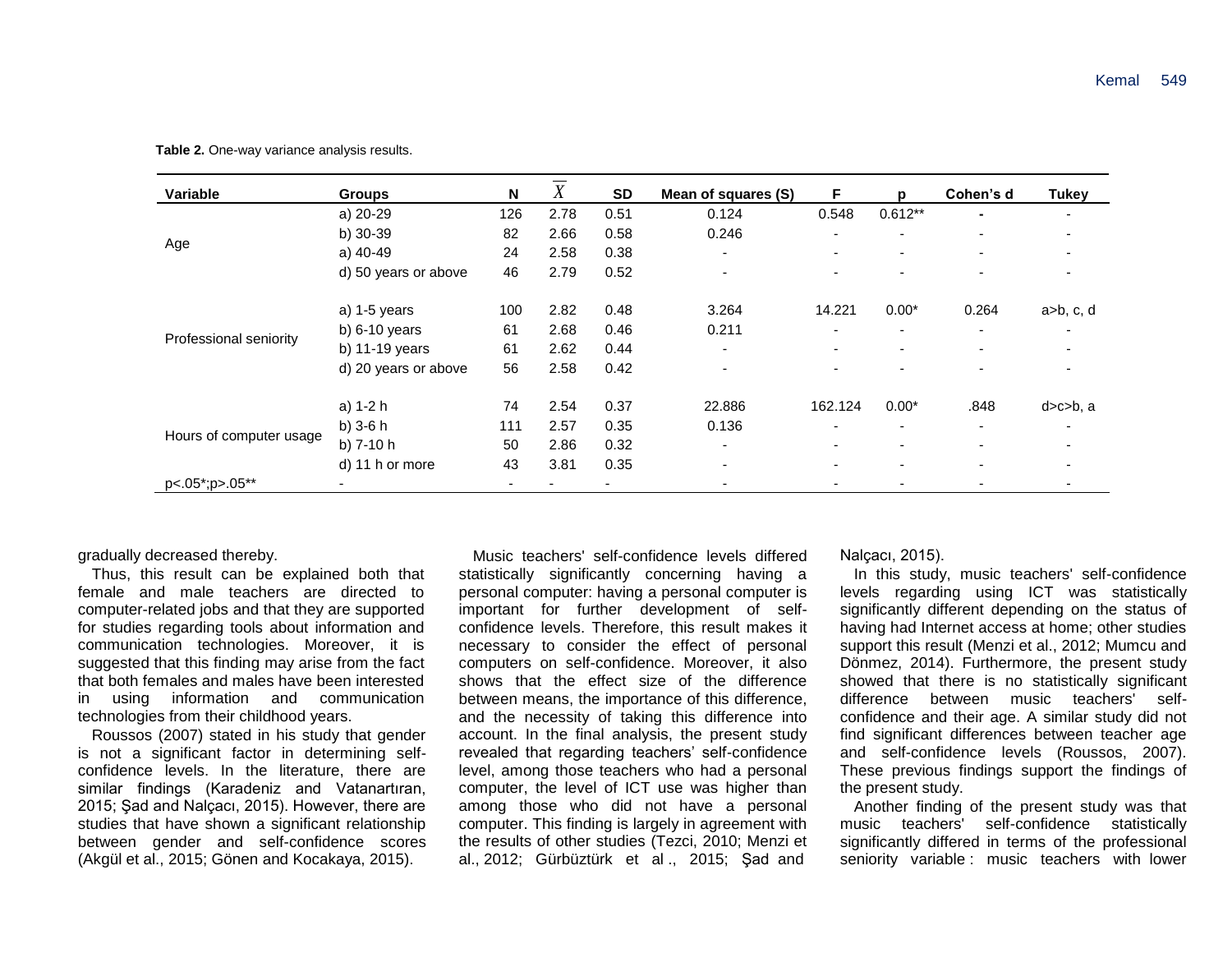professional seniority years had higher levels of selfconfidence. It is likely that teacher who had recently started their careers followed new technologies more effectively with their knowledge and experiences. That is in agreement with studies conducted (Tezci, 2010; Akgül et al., 2015). Akgül et al. (2015) stated that young people had more chance to have an interaction with technology compared to the previous generation.

Chen (2008) reiterated that self-confidence levels of teachers, who had recently started their careers, regarding use of ICT was higher; these results are in line with findings of the present study. Rowand (2000) emphasized that teachers with lower professional seniority years use the Internet more often and mostly to reach information or to share information with their colleagues. Therefore, these results provide evidence that newly hired teachers had access to computer training during their undergraduate studies; therefore, they have a better cognitive background related to computer use, they have had more opportunities to use a computer; and they are more interested in computers.

Based on study findings, music teachers' selfconfidence differed statistically significantly in terms of the hours of computer use variable. Therefore, if teachers have a personal computer, it is expected that they access desired information whenever they want or need to, depending on their computer use frequency and hours.

Wilfong (2006) reported that self-confidence level increases as the frequency of ICT use increases. A study in the literature showed that the effect size of the difference between means was quite high, indicating that emphasizing practice rather than theory is the important way to increase the information and communication technologies use by teachers. Çevik Kılıç (2015) stated that the qualifications for use of ICT should be reviewed and the deficiencies in this issue should be explored. Mumcu and Dönmez (2014) emphasized that the more frequently individuals used computer, the more proficient they would feel themselves.

The present study shows that music teachers' selfconfidence regarding the use of ICT is an issue that should be emphasized. Therefore, improving teachers' self-confidence has equal importance as making investments in technology. In this sense, it can be assumed that music teachers will make more of an effort to create an effective learning environment thanks to their higher levels of self-confidence regarding the use of ICT. Özüt and Tuncer (2012) also discussed the fact that teachers can be more efficient in most fields related to their jobs by proper and appropriate use of ICT, and especially in educational-instructional processes.

Thus, with rapid technological changes and developments experienced in today's world, it is essential for music teachers to combine and integrate their knowledge and experiences with technological learning environments. In other words, self-confidence should be

taken into consideration during the period where ICT use is being integrated with traditional teaching practices throughout the learning-teaching process. In this respect, it is necessary and important to provide opportunities for teachers to gain an increased knowledge level regarding effective ICT use in classrooms during learning-teaching processes. In the light of these findings, the following recommendations are offered:

1. Seminars and in-service training activities should be organized for music teachers to improve their selfconfidence regarding the use of ICT.

2. With semi-structured interviews, music teachers' selfconfidence levels regarding using ICT should be examined.

3. Further studies should be conducted to discuss other variables that also affect the use of ICT.

4. To increase the use of ICT, it may be appropriate to provide time for more practice rather than introducing more theory.

## **CONFLICT OF INTERESTS**

The author has not declared any conflict of interests.

#### **REFERENCES**

- Acuner HY, İpek C (2011). Sınıf öğretmeni adaylarının bilgisayar özyeterlik inançları ve eğitim teknolojilerine yönelik tutumları. Ahi Evran Üniversitesi Eğitim Fakültesi Dergisi 12(2):23-40.
- Akgül F, Küpeli E, Kır İ (2015). Identifying the computer literacy skill levels of primary school teachers: The Case of Kahramanmaras. Electronic J. Soc. Sci. 14(55):207-219.
- Aslan A, Zhu C (2015). Pre-service teachers' perceptions of ICT integration in teacher education in Turkey. TOJET: Turk. Online J. Educ. Technol. 14(3):97-110.
- Brush T, Glazewski K, Rutowski K, Berg K, Stromfors C, Van-Nest M (2003). Integrating technology in a field-based teacher training program: The PT3@ASU project. Educ. Technol. Res. Dev. 51(1):57-73.
- Bulman G, Fairlie RW (2015). Technology and education: Computers, software, and the internet. CESifo Working Paper 5570.
- Checchi D, Enrico R, Silvia G (2015). ICT technology and learning: an impact evaluation of Cl@ssi2.0. IZA Discussion paper 8986.
- Chen CH (2008). Why do teachers not practice what they believe regarding technology integration? J. Educ. Res. 102:65-75
- Christanse R (2002). Effects of technology integration education on the attitudes of teachers and students. J. Res. Technol. Educ. 34(4):411- 434.
- Cohen L, Manion L, Morrison K. (2013). Research methods in education (7th ed.). New York: Routledge.
- Çavaş B, Kışla T, Twining P (2004). Eğitimde bilgi ve iletişim<br>6 teknolojilerinin kullanımına yönelik bir arastırma: dICTatEd teknolojilerinin kullanımına yönelik Yaklaşımı. Akademik Bilişim 04, KTÜ, 11-13 Şubat, Trabzon.
- Çevik Kılıç DB (2015). Music teachers' computer anxiety and selfefficacy. Educ. Res. Rev. 10(11):1547-1559.
- Erdoğdu F, Erdoğdu E (2015). The impact of access to ICT, student background and school/home environment on academic success of students in Turkey: An international comparative analysis. Comput. Educ. 8:26-49.
- Ertmer PA (2005). Teacher pedagogical beliefs: The final frontier in our quest for technologyintegration? Educ. Technol. Res. Dev. 53(4):25- 39.